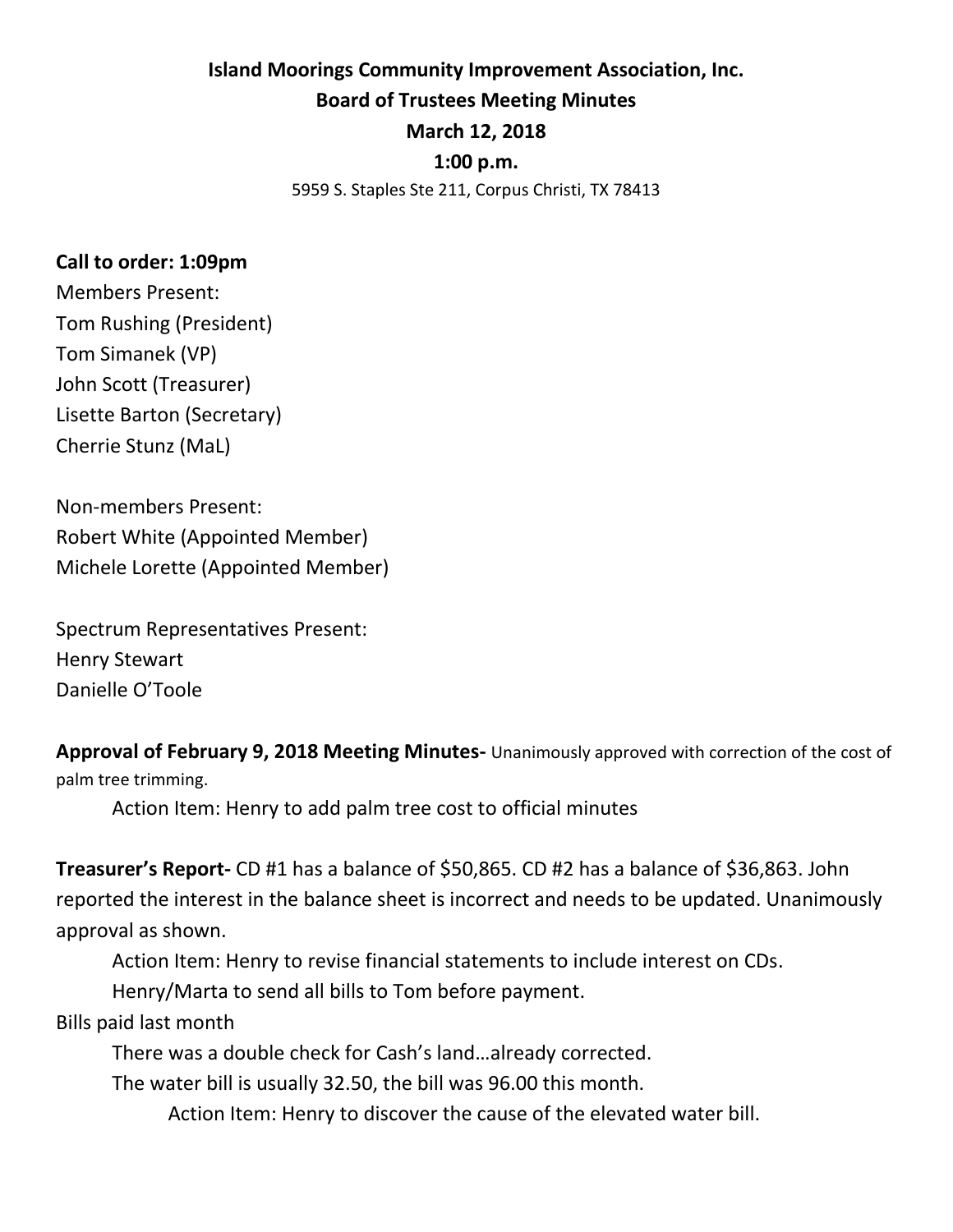Bulkhead Fund

83,438 Total left for bulkheads, 30,000 already earmarked for 400 ft of bulkhead previously approved.

Budget

There are budget numbers missing and "deferred revenue" needs an explanation Action item: Henry to provide missing numbers in the budget and provide an explanation of "deferred revenue".

### **Old Business**

- I. Canal Clean up Review- The cleanup is completed, and the items are piled on the bulkhead at the Marina.
- II. Sailboat on Mustang Blvd- Waiting on possible assistance from the City of Port Aransas. 4000.00 approximate cost of removal, boat ownership is the hold up.

Action Item: Henry to seek assistance from Port Aransas City.

III. Bulk Head Report- Send John and Tom bulkhead invoices to determine completion. Bulkhead bids cannot be given until concrete is broken. Pezzi is to collect bulkhead repairs costs by the homeowner who requested the service.

La Jolla concrete work is ongoing, screens in second phase, trying to finish by May. Reviewed report: 6 more lots to add to the current list and 6 lots to close.

Action Item: Henry to update report to reflect changes

Bulkhead billing: bills need to match property addresses. Concrete removal and replacement is the responsibility of the owner. Pezzi reported difficulty collecting.

Action Item: John to inform Pezzi that the board agrees that he has the responsibility of collecting his bill from individual homeowners for the concrete work.

# **New Business**

- I. Appoint Board Members to fill vacancies- Michele Lorette and Robert White were appointed to fill the two vacancies. The term will run until next annual meeting and an election will be held.
- II. Canal Cleanup Items Haul Away- Discussion of options to have items hauled away. One option to haul to curb and let FEMA haul away. Another to find a vendor to remove and haul away. Bids may not be possible. Board agreed to have items hauled away if vendor is available.

Action Item: Tom to attempt finding a provider to dispose of the debris. Tom will email the board for a vote if found.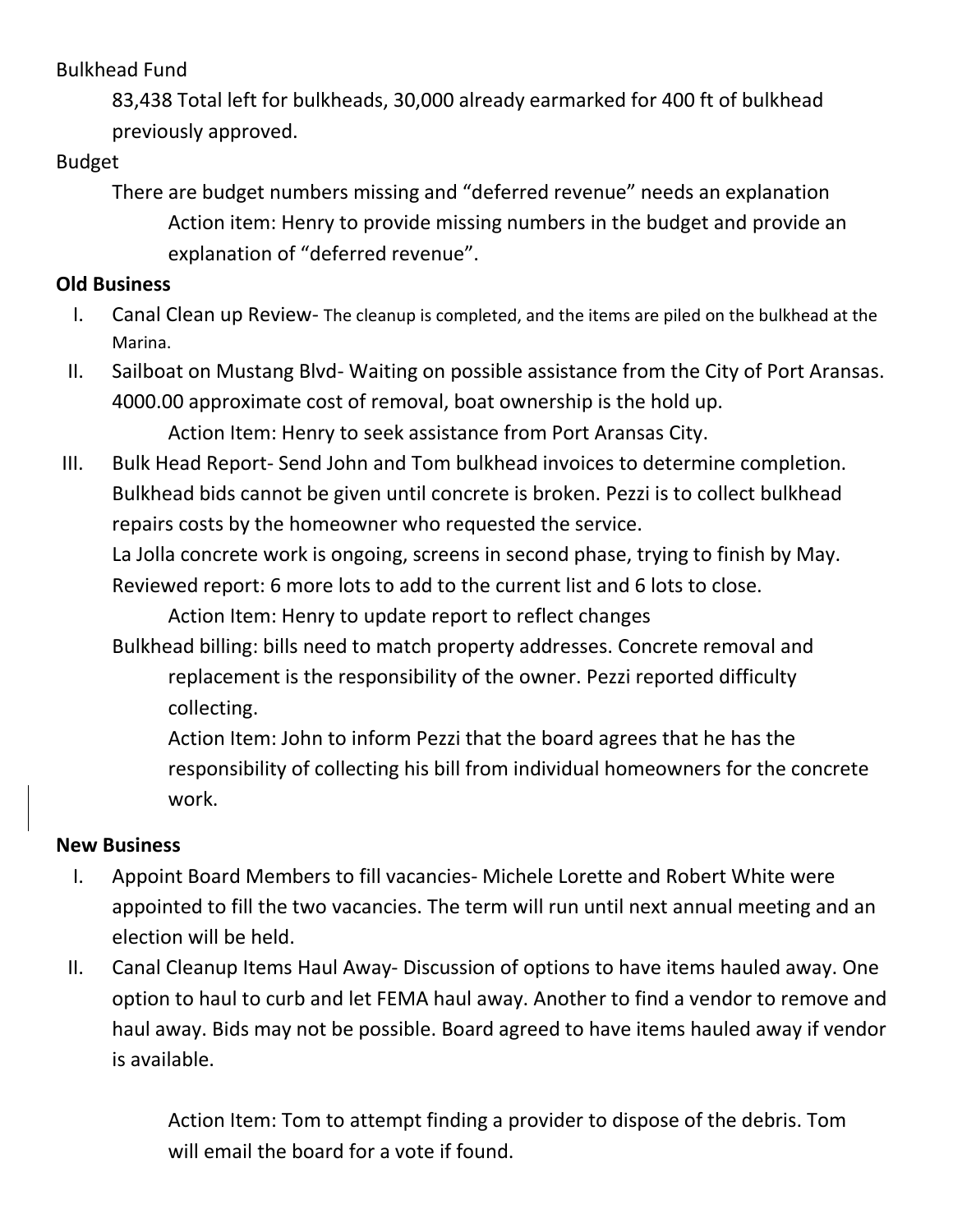III. ACC Committee- Robert appointed by Tom to the ACC. Issues with fences and docks going up out of compliance with bylaws and the dock proposals must show correct set back.

Action Item: ACC committee to schedule call with Marta and discuss the ACC in IMCIA.

Spectrum and IM Guidelines for Initial Review Process reviewed.

- 1. Documents noted to be different on the IM Website vs the Spectrum Website Action Item: Henry/Marta to review
- 2. ACC needs to physically check the proposed project before and after complete
- 3. Violations to go to the board for review which will generate the first notification letter to the owner.
- 4. A blast email is needed to remind homeowners of the by law requirements Action Item: John to facilitate sending reminder email
- 5. Need to remove the "blanket approval" for projects that was in place to facilitate hurricane recovery.

Action Item: Board voted to remove "blanket approval"

IV. Bulkhead Damage- As new fences are installed, the vendors are drilling into the bulkhead.

> Action Item: Violations will be sent by Henry to the homeowners of fences that are drilled into bulkhead.

V. Entrance Light Repair- South light on the entrance Monument is not working. It was repaired in 2017.

Action Item: Henry to get bids and have light repaired.

VI. Attorney selection-

Two attorney candidates were reviewed. Charlie Butler is the current attorney for IM. He is a certified HOA attorney familiar with the history of IM. He represents the channel corporation as well. Mike Thurman is also a certified HOA attorney from San Antonio and associated with Spectrum. The HOA attorney will handle collection issues after the 6 step policy with Spectrum.

Action Item: The board unanimously approved to have Charlie Butler as the HOA attorney.

VII. Past Due Billing Policy- The board reviewed the updated past due billing policy.

Action Items: Board approved the updated past due billing policy, Henry to check on the fine

Schedule (need to know if it can be changed at the board level or homeowners level).